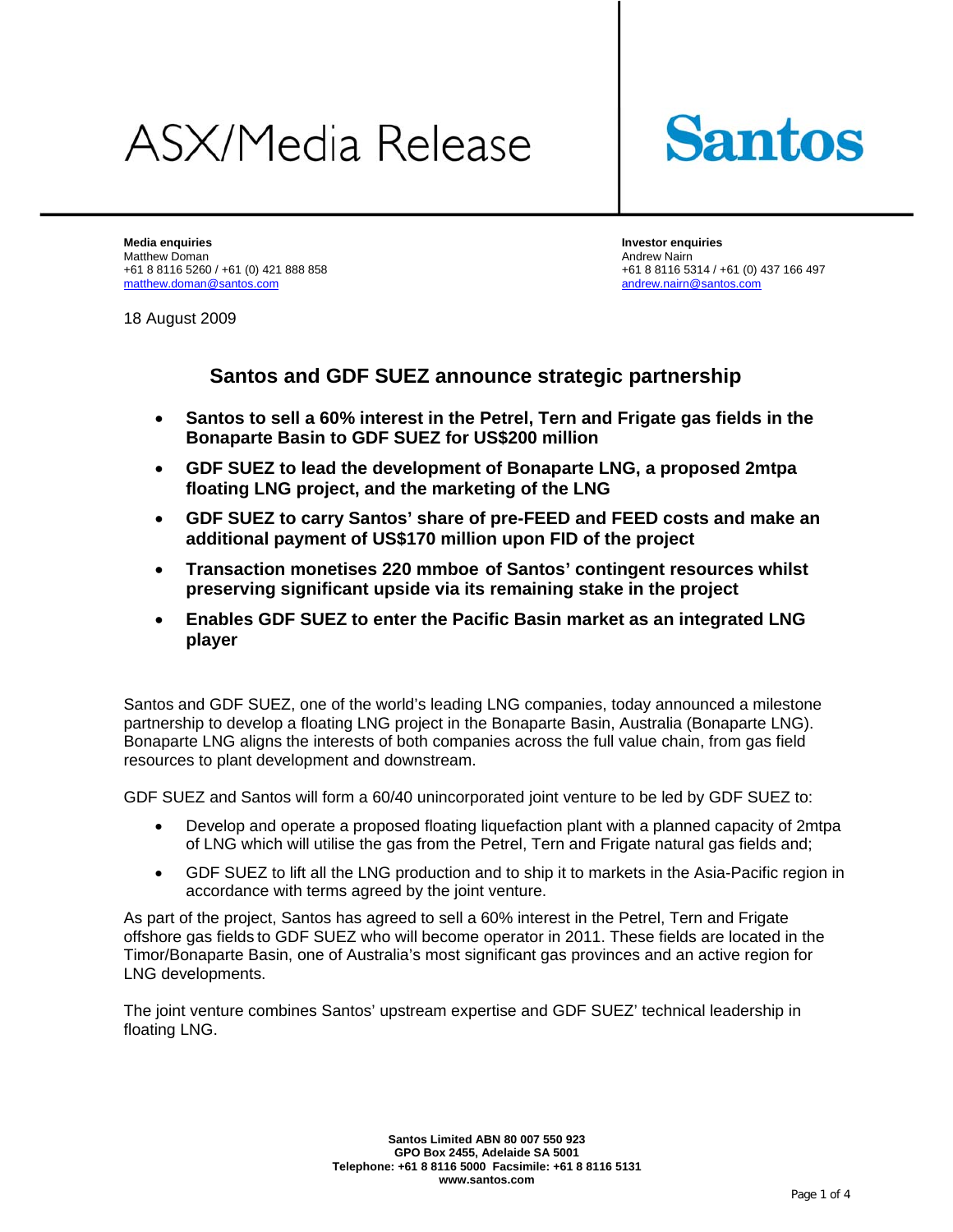For Santos, the transaction amounts to a total consideration of up to US\$370 million for contingent resources structured as follows:

- A cash consideration of US\$200 million;
- A contingent consideration of US\$170 million to be paid upon Final Investment Decision (FID) to develop the assets.

GDF SUEZ will also fully carry Santos' share of pre-FEED and FEED development costs for the floating LNG project and Santos' share of the upstream pre-FEED and FEED development costs for the Petrel, Tern and Frigate offshore gas fields, which includes two appraisal wells. Santos will also retain significant upside value from its 40% interest in the Bonaparte LNG project.

Bonaparte LNG is a significant outcome arising from Santos' ongoing review of commercialisation options for its substantial gas assets in the Bonaparte Basin and represents the asset monetisation process announced in Santos' equity raising ASX release of 11 May 2009. The transaction covers approximately 30% of Santos' total Bonaparte Basin contingent resources (comprising the Petrel, Tern, Frigate, Evans Shoal, Barossa and Caldita gas fields). Based on the US\$200 million upfront payment, Santos will book a profit on sale of approximately A\$160 million after tax in the second half of 2009.

Bonaparte LNG will provide GDF SUEZ a major opportunity to increase its footprint within the upstream and liquefaction sectors of the Asia Pacific market, a premium market sector accounting for two thirds of global LNG demand. The project also serves the Group's integration objective of driving the development of integrated LNG chains. In this case, E&P and LNG activities work in synergy to develop new LNG resources on a worldwide scale.

Bonaparte LNG enables GDF SUEZ to capitalise on the considerable design and engineering work already committed by the Group on floating LNG terminals, both in terms of LNG liquefaction and regasification, by leveraging in-house R&D and international partnerships.

The project will give GDF SUEZ its very first foothold in the Australian exploration-production sector. The fields represent a significant growth driver for the Group, creating the potential to increase its resources by 20%. It will also enable the Group to extend its LNG supply portfolio (Latin America, Europe, Africa and the Middle East) to the Asia Pacific region.

Santos Chief Executive Officer David Knox said: "In GDF SUEZ, we have chosen a leader in the gas and LNG industry and a company with the technical capacity to develop a floating LNG project as our partner. We are very pleased to achieve a transaction which delivers US\$200 million upfront cash, unlocks 220 mmboe of contingent resource and adds to our growing portfolio of LNG growth projects."

"Further optionality exists in Santos' other Bonaparte Basin assets, namely the Evans Shoal, Barossa and Caldita fields. We will now consider commercialisation options for these assets", Mr Knox said.

GDF SUEZ Chairman and CEO Gérard Mestrallet declared: "We are delighted to be able to form this partnership with Santos and accelerate the development of our LNG business with this high quality asset. The partnership and Bonaparte Basin development is a key priority for GDF SUEZ globally. By extending our reach to the Asian market, it allows us to offer a truly global LNG marketing platform to our customers. This consolidates GDF SUEZ position as a world leader in LNG with a presence across the entire value chain and notably as the largest LNG end user in Europe and the third largest end user of LNG in the world."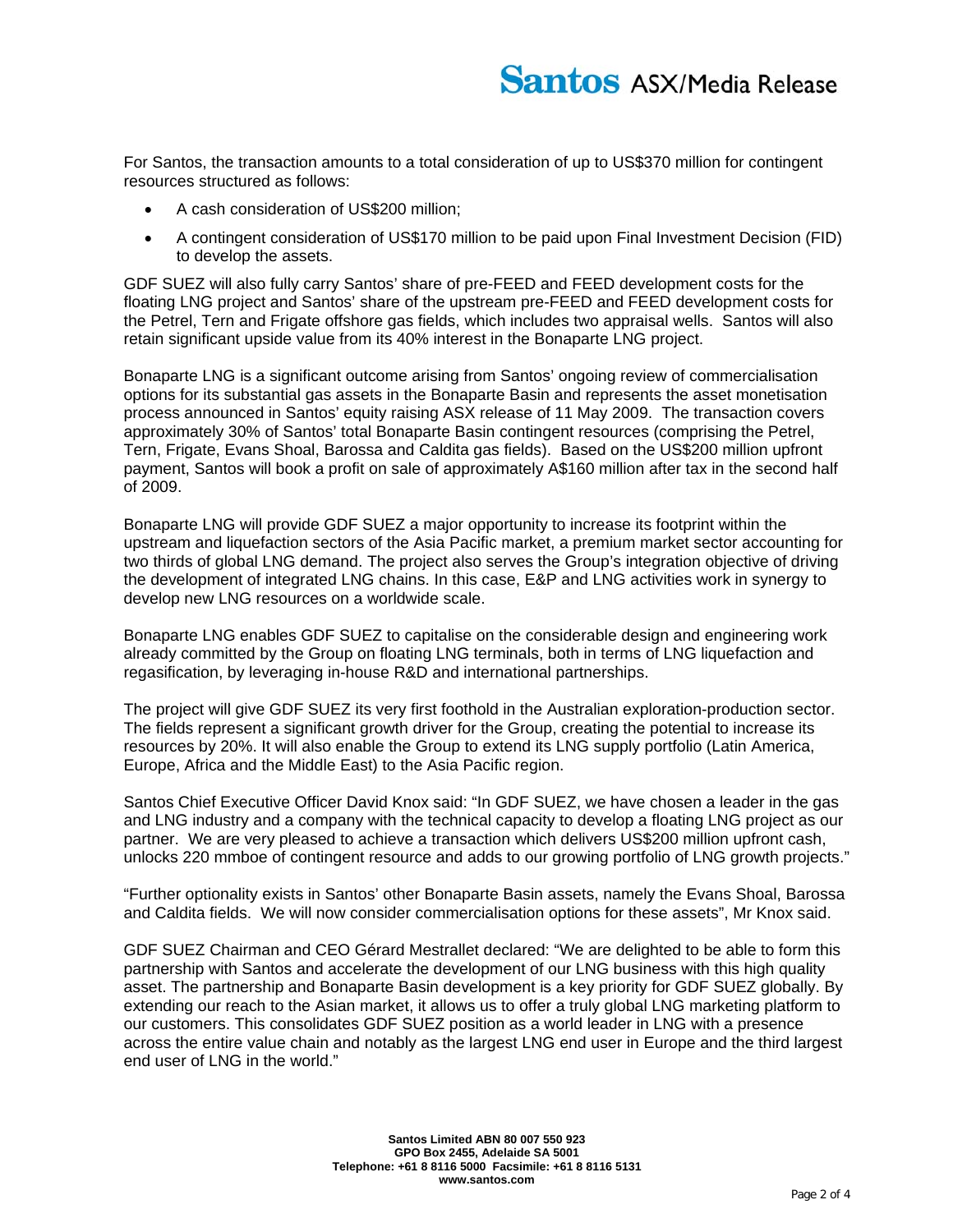# **Santos ASX/Media Release**

"Furthermore, through this project, the Group continues to grow in the exploration and production business as this transaction will increase our long term resources," concluded Gérard Mestrallet.

The sale agreement is conditional upon Australian Foreign Investment Review Board and other customary consents and regulatory approvals.



## **Santos' Browse, Timor and Bonaparte Basin acreage**

#### About Santos

Santos (ASX:STO) is a major Australian oil and gas exploration and production company with interests and operations in every major Australian petroleum province and in Indonesia, Papua New Guinea, Vietnam, India, Bangladesh, and Kyrgyzstan. Santos is one of Australia's largest domestic gas producers, supplying sales gas to all mainland Australian states and territories, ethane to Sydney, and oil and liquids to domestic and international customers. Through its interest in the Darwin LNG project, Santos is a producer of liquefied natural gas which is exported to customers in Japan. Santos is developing a major LNG plant at Gladstone in Queensland and is a partner in the PNG LNG project. Santos has more than 1900 employees and produced 54.4 million barrels of oil equivalent in 2008.

The information in this release related to contingent resources has been compiled by Greg Horton, a full-time employee of Santos. Greg Horton is qualified in accordance with ASX Listing Rule 5.11 and has consented to the form and context in which the information appears. References to contingent resources are mid (2C) contingent resource estimates.

### About GDF SUEZ

One of the world's leading energy providers, GDF SUEZ is active across the entire energy value chain, in electricity and natural gas, upstream and downstream. The Group develops its businesses (energy, energy services and environment) based on a responsible-growth model with the aim of meeting great challenges: responding to energy needs, ensuring security of supply, combating climate change and optimizing the use of resources. GDF SUEZ relies upon diversified supply sources as well as flexible and high-performance power generation to provide innovative energy solutions for individuals, public authorities and businesses. The Group employs 200,000 people worldwide and in 2008 achieved revenues of EUR 83.1 billion. GDF SUEZ is listed on the Brussels, Luxembourg and Paris Stock Exchanges and is represented in the main international indices: CAC 40, BEL 20, DJ Stoxx 50, DJ Euro Stoxx 50, Euronext 100, FTSE Eurotop 100, MSCI Europe and ASPI Eurozone. The market capitalisation of GDF SUEZ is approximately US\$90 billion.

> **Santos Limited ABN 80 007 550 923 GPO Box 2455, Adelaide SA 5001 Telephone: +61 8 8116 5000 Facsimile: +61 8 8116 5131 www.santos.com**